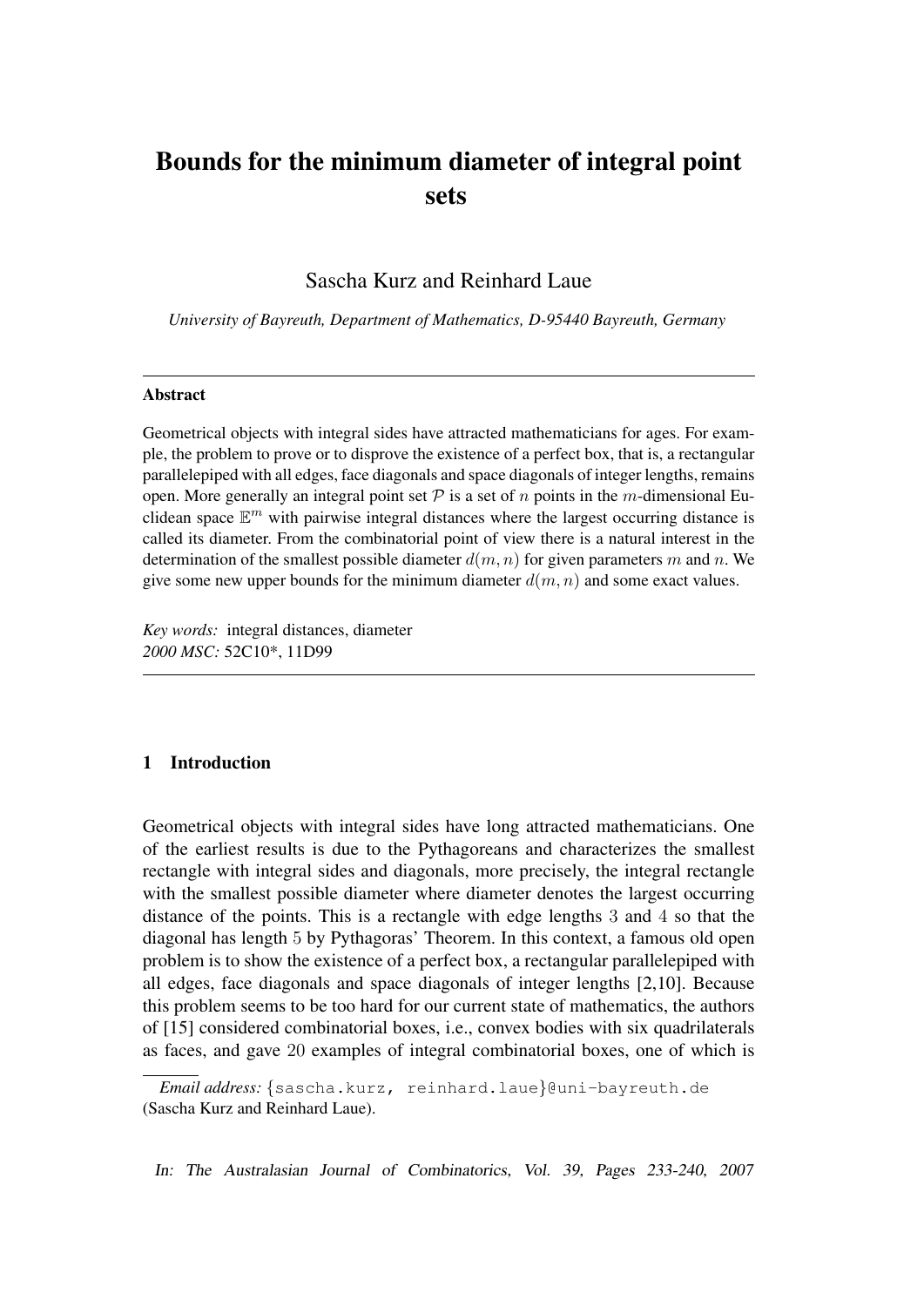proven to be minimal with regard to the diameter in [6]. In [1], it is shown that there exist infinitely many integral combinatorial boxes.

Generally, an integral point set  $P$  is a set of n points in the m-dimensional Euclidean space  $\mathbb{E}^m$  with pairwise integral distances, where not all n points are contained in a hyperplane. From the combinatorial point of view, there is a natural interest in the minimum possible diameter  $d(m, n)$  for given parameters m and n.

In the following, we will focus on bounds and exact numbers for  $d(m, n)$ . For a more general overview and applications on integral point sets and similar structures, we refer to [3]. Clearly, the condition  $n \geq m+1$  is necessary for an m-dimensional point set. Due to general constructions, see i.e. [4], the condition is also sufficient for the existence of an  $m$ -dimensional integral point set consisting of  $n$  points.

**Theorem 1** *For*  $n \geq m + 1$  *we have* 

(a) 
$$
d(m, n) \leq \begin{cases} 2^{n-m+1} - 2 & \text{for } n - m \equiv 0 \mod 2, \\ 3(2^{n-m} - 1) & \text{for } n - m \equiv 1 \mod 2, \end{cases}
$$
 [4]

(b) 
$$
d(\underline{m}, n) \leq (n - m)^{c \log \log (n - m)}
$$
 for a sufficiently large constant c, [5]

(c) 
$$
\sqrt{\frac{3}{2m}} n^{1/m} < d(m, n)
$$
, [8]  
(d)  $\frac{1}{\sqrt{14}} n^{1/2} < d(3, n)$  for  $n \ge 5$ ,  
(e)  $cn \le d(2, n)$  for a sufficiently small constant c,  
(f)  $d(n, n + 1) - 1$ 

$$
(g) \ 3 \le d(m, n) \le 4 \text{ for } m+2 \le n \le 2m \text{ and } d(m, 2m) = 4,
$$
 [7,16]

(h) 
$$
d(m, 2m + 1) \leq 8
$$
,

\n(i)  $d(m, 2m + 2) \leq 13$ ,

\n[16]

(j) 
$$
d(m, 3m) \le 109
$$
, (9)

(k) and 
$$
d(m, n-1) \leq d(m, n)
$$
.

We conjecture that  $d(m-1, n) \geq d(m, n)$ . Each of the known bounds are increasing in n for fixed m and decreasing in m for fixed n. Several functional relations  $f$ between m and n exist for which  $d(m, f(m))$  can be bounded from above by a constant. Examples are the inequalities of Theorem 1. $(g,h,i,j)$  and of Theorem 2.(a) below.

Aside from general bounds, some exact values of  $d(m, n)$  have been determined (the bold printed value  $d(3, 9) = 16$  was incorrectly stated as  $d(3, 9) = 17$  in the literature, see i.e. [3,16]):

 $(d(2, n))_{n=3,\dots,89} = 1, 4, 7, 8, 17, 21, 29, 40, 51, 63, 74, 91, 104, 121, 134, 153, 164,$ , 212, 228, 244, 272, 288, 319, 332, 364, 396, 437, 464, 494, 524, 553, 578, 608, , 667, 692, 754, 816, 897, 959, 1026, 1066, 1139, 1190, 1248, 1306, 1363, 1410, , 1514, 1564, 1614, 1675, 1727, 1770, 1817, 1887, 1906, 2060, 2140, 2169, , 2299, 2432, 2494, 2556, 2624, 2692, 2827, 2895, 2993, 3098, 3196, 3294, , 3575, 3658, 3749, 3885, 3922, 4223, 4380, 4437, 4559, 4693, 4883 [3,12,14]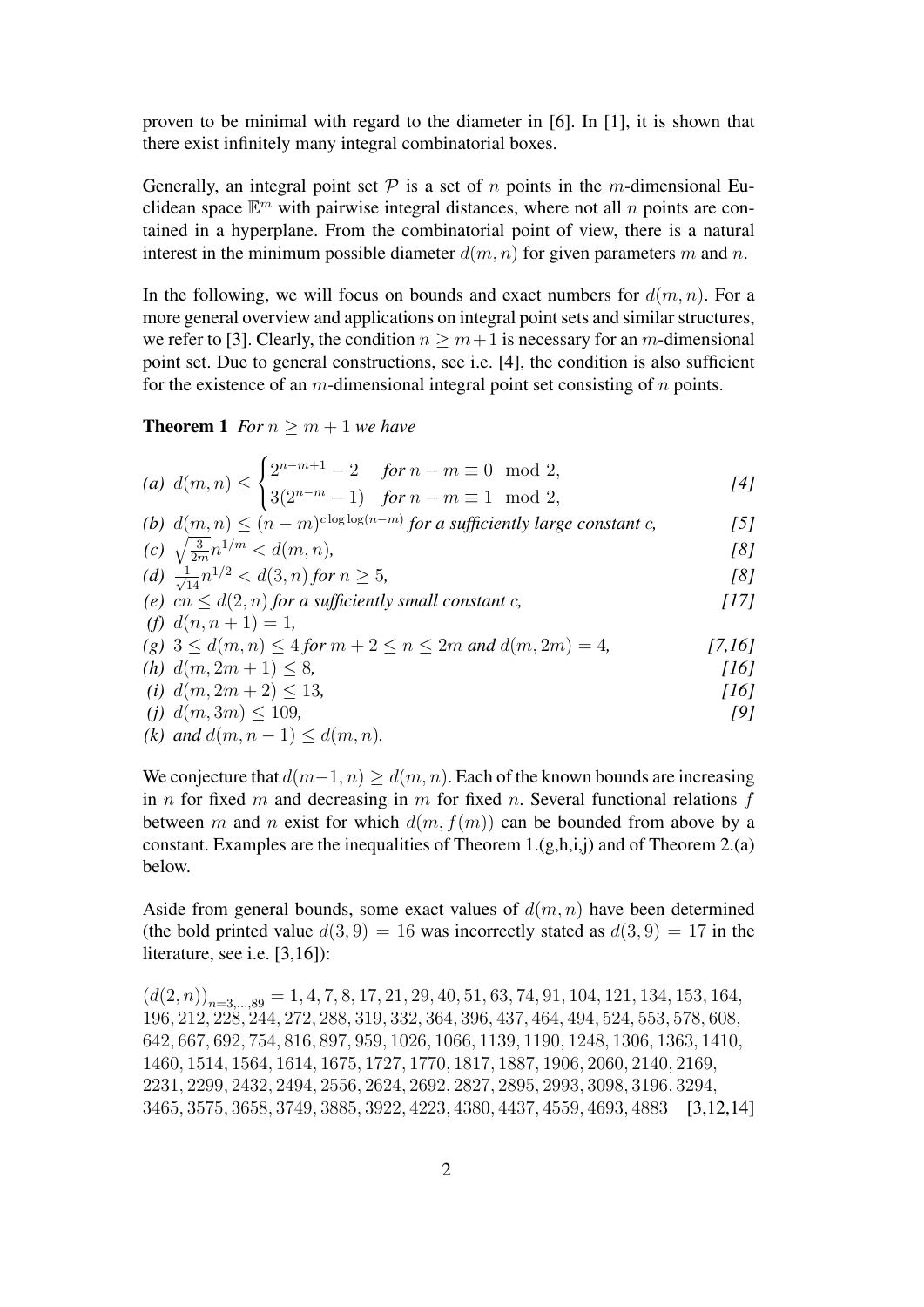$(d(3, n))_{n=4,\dots,23} = 1, 3, 4, 8, 13, 16, 17, 17, 17, 56, 65, 77, 86, 99, 112, 133, 154,$ <br>195, 212, 228 [3,13,12,  $[3, 13, 12, 16]$  $d(3,5) = d(6,8) = d(8,10) = 3$  [3]  $d(m, m + 2) = 3$  for  $8 \le m \le 23$  [12]  $d(m, n) = 4$  for  $3 \le m \le 12$  and  $m + 3 \le n \le 2m$  [12]  $d(m, n) = 4$  for  $13 \le m \le 23$  and  $2m - 9 \le n \le 2m$  [12]

Our main results are

## Theorem 2

(a)  $d(m, m^2 + m) \le 17$ , *(b)*  $d(m, n - 2 + m) < d(2, n)$  *for*  $9 \le n \le 122$ *,* 

the exact values

 $d(2, n)_{n=90,\dots,122} = 5018, 5109, 5264, 5332, 5480, 5603, 5738, 5938, 5995, 6052,$ 6324, 6432, 6630, 6738, 6939, 7061, 7245, 7384, 7568, 7752, 7935, 8119, 8321, 8406, 8648, 8729, 8927, 9052, 9211, 9423, 9534, 9794, 9905

 $d(3, 24) = 244$ 

and the following two *constructions*:

Theorem 3 *If* P *is a plane integral point set with diameter diam*(P) *consisting of n* points, where  $n - 1$  points are situated on a line  $\overline{AB}$ , then  $d(m, n - 2 + m) \leq$  $diam(\mathcal{P})$ .

**Theorem 4** *If*  $P$  *is a planar integral point set consisting of n points, where*  $n - 1$ *points are situated on a line*  $\overline{AB}$ , the *n*-th point has distance h to the line  $\overline{AB}$ , *and*  $\mathcal{P}'$  *is an*  $(m-1)$ *-dimensional point set consisting of*  $n'$  *points on an*  $(m-1)$ *dimensional sphere of radius* h*, then we have for* m ≥ 2 *that*

 $d(m, n + n' - 1) \leq \max(\text{diam}(\mathcal{P}), \text{diam}(\mathcal{P}')).$ 

Aside from these results, we have:

#### Conjecture

(a)  $d(m, n) > (n - m)^{c \log \log (n - m)}$  for each fixed m and suitable large n and c, *(b)*  $d(m, m + 2) = 3$  *for*  $m \geq 8$ *,*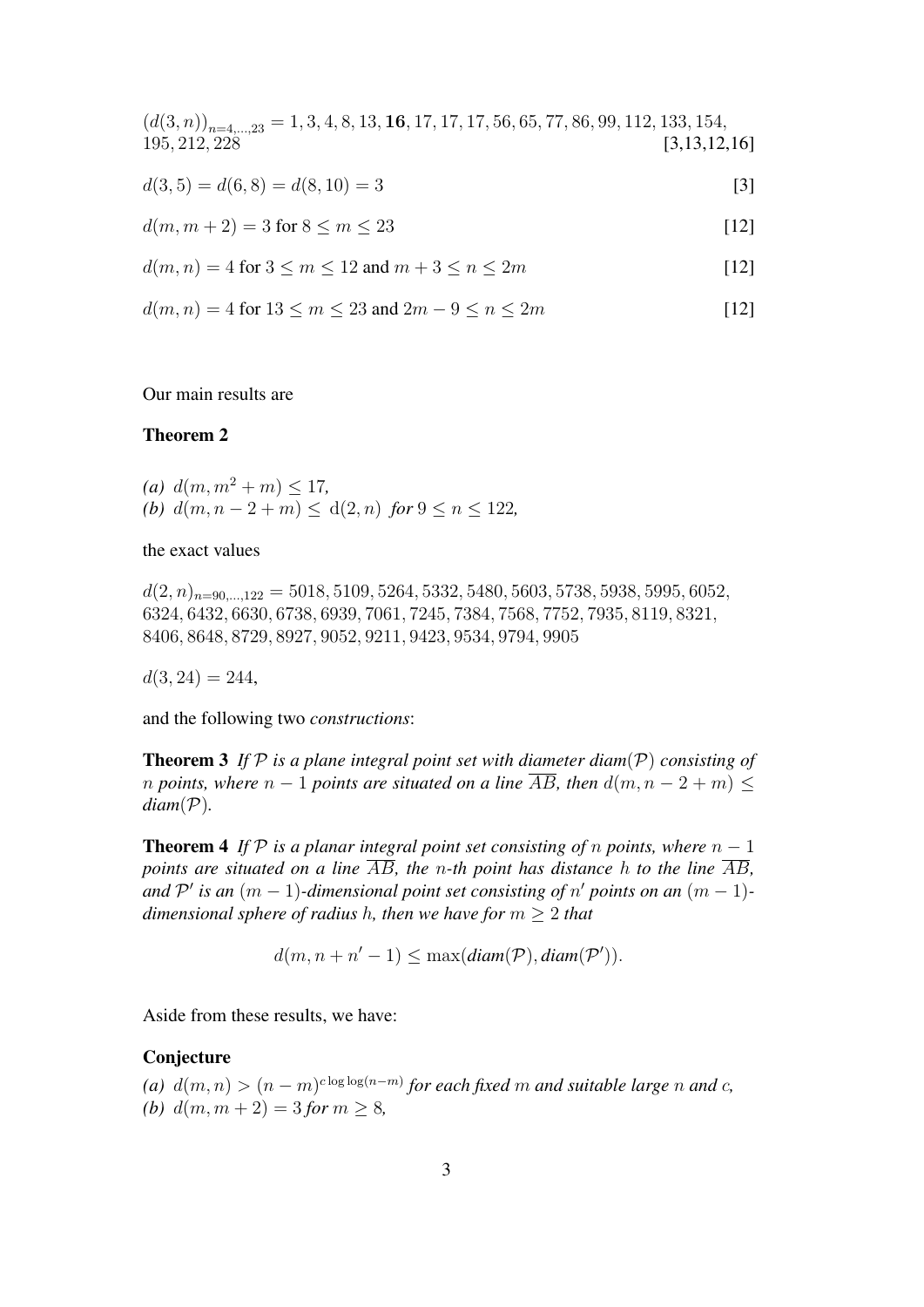- *(c)*  $d(m − 1, n) ≥ d(m, n)$ ,
- *(d) the bound of Theorem 3 is sharp for*  $m = 2, n \geq 9$ ;  $m = 3, n \geq 22$ , and  $m \geq 4$ ,  $n \geq m^2 + m + 1$ , respectively,
- *(e)*  $d(m, n-2+m) \leq d(2, n)$  *for*  $m \geq 2$ *.*

#### 2 Proofs

The exact values of  $d(m, n)$  were obtained by exhaustive enumeration via the methods described in [13,12,14]. For future improvements due to faster computers, we refer the reader to [11]. By a look at the plane integral point sets with diameter at most 10000, it turns out that those with minimum diameter and  $9 \le n \le 122$  points



Figure 1. Plane integral point set  $P$  with  $n - 1$  points on a line.

have a very simple structure [12,14]. They consist of  $n-1$  points situated on a line l plus one point P apart from l, see Figure 1. An easy method is given in [12,14] to construct such integral point sets with diameters at most  $n^{c \log \log n}$  for a suitably large constant c, by choosing integers  $h^2$  with many divisors. If we replace the point P by an  $(m-2)$ -dimensional regular simplex S with edge length 1, we obtain an m-dimensional integral point set with the same diameter, which proves Theorem 3 and Theorem 2(b).

If we assume that we have a plane integral point set  $P$  consisting of a line  $L$  with  $n-2$  points and a parallel line with two points  $P_1$  and  $P_2$  (see Figure 2), we can



Figure 2. Plane point set with points on two parallel lines.

slightly modify the construction of Theorem 3 and blow up  $P_1$  and  $P_2$  to regular  $(m-2)$ -dimensional simplices  $S_1$  and  $S_2$  of side length v. An example is given in Figure 3. Because the distance of two points  $p_1 \in S_1$  and  $p_2 \in S_2$  is either f or Figure 5. Because the distance of two points  $p_1 \in S_1$  and  $p_2 \in S_2$  i<br>  $w := \sqrt{f^2 + v^2}$  we have to choose a suitable v so that w is an integer.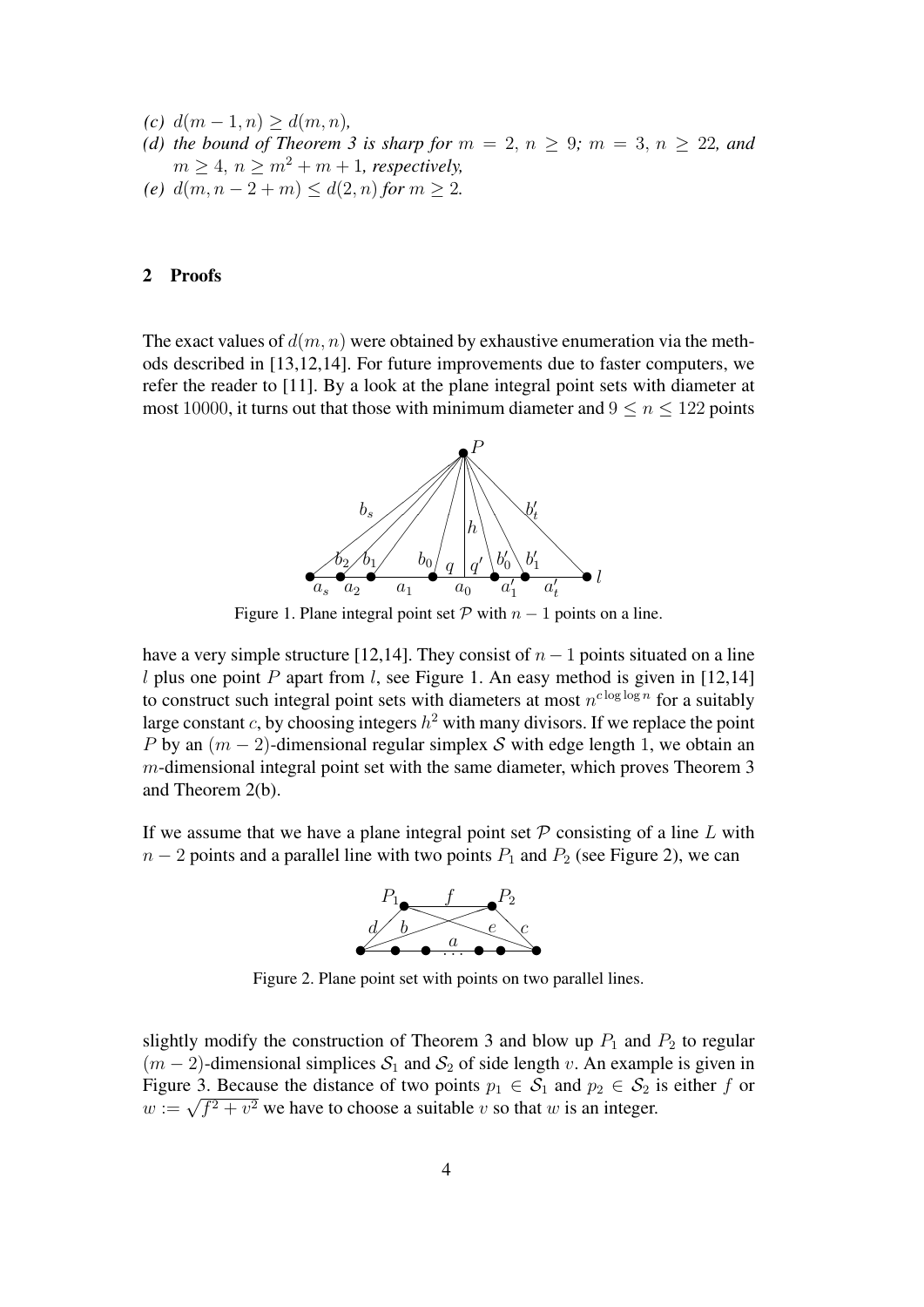

Figure 3. 3-dimensional integral point set consisting of 8 points with minimum diameter.

**Theorem 5** *Let*  $P$  *be a plane integral point set consisting of*  $n - 2$  *points on a line* L and two points  $P_1$  and  $P_2$  on a parallel line M with distance r between L and M. If there exist positive integers  $v, w$  with  $f^2 + v^2 = w^2$  and  $v < 2r$ , where  $\overline{P_1P_2} = f$ , *then*

$$
d(m, n-2+2(m-1)) \le \max(w, \text{diam}(\mathcal{P})).
$$

Theorem 5 is tight in the cases  $m = 2$ ,  $n = 4, 7, 8$  and  $m = 3$ ,  $n = 8$ , and also gives  $d(m, 2m + 2) < 13$  (cf. Figure 3).

Besides blowing up points to regular simplices, another technique to construct integral point sets of arbitrary dimension is to truncate simplices. By truncating regular m-dimensional simplices of side length  $\alpha$  at all vertices of a regular m-dimensional simplex of side length  $b + 2a$ , we get a point set P with  $m^2 + m$  points. For  $m = 2$ , simplex or side length  $b + 2a$ , we get a point set P with  $m^2 + m$  points. For  $m = 2$ , we can easily determine the set of distances of P to be  $\{a, b, a+b, \sqrt{a^2 + ab + b^2}\}\$ , so diam( $P$ ) = a + b. The smallest integral example is depicted in Figure 4 (here the two missing lines have edge length 7). It is indeed the smallest integral point set with  $m = 2$  and  $n = 6$ .



Figure 4. Smallest integral hexagon.

For  $m \geq 3$ , the occurring distances of P are given by

$$
\mathcal{D} = \{a, b, a+b, \sqrt{a^2 + ab + b^2}, \sqrt{a^2 + 2ab + 2b^2}\},\
$$

so diam( $P$ ) =  $\sqrt{a^2 + 2ab + 2b^2}$ . The smallest integral solution is given by  $a$  = 7 and  $b = 8$  which lead to the m-dimensional integral point set with diameter 17 consisting of  $m^2 + m$  points and proves Theorem 2(a). We have depicted this integral point set for  $m = 2$  and  $m = 3$  in Figure 5.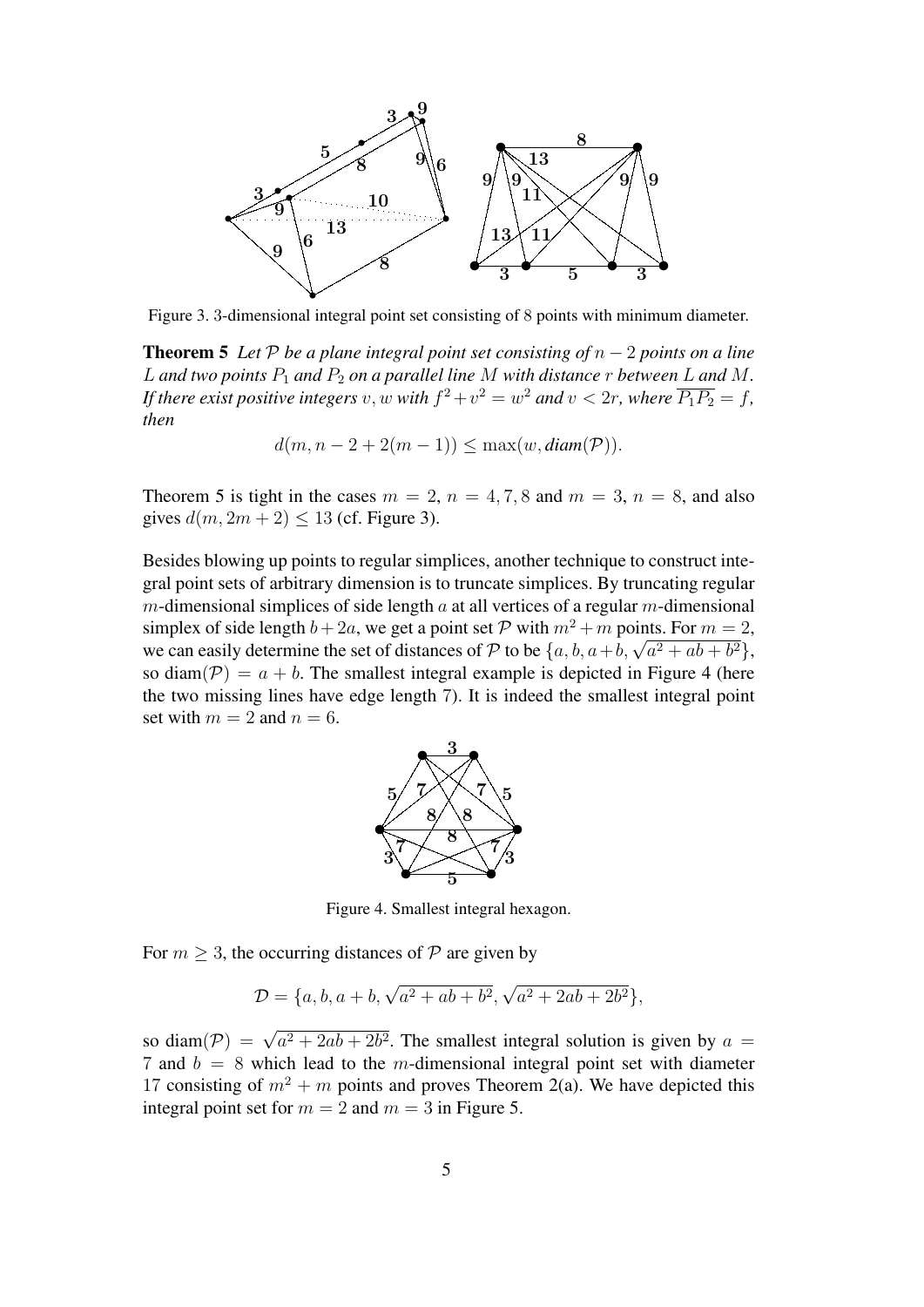

Figure 5. 3-dimensional integral point sets from a truncated tetrahedron.

 $\{7, 8\}$  and  $\{2021231, 8109409\}$  are the only coprime pairs of integers with  $a, b \leq$ 10 000 000, where all values of  $D$  are integers. It is not known whether infinitely many such parameter sets exist. We remark that a generalization of this approach to the other platonic solids does not lead to integral point sets by our methods.

There is another important construction of integral point sets for. In Figure 6, we have depicted a plane integral point set consisting of 12 points of which 11 are col-



Figure 6. 2-dimensional integral point set with  $n = 12$  and diameter 77.

linear. If we rotate the point  $P_i$  around the line  $\overline{AB}$ , it forms a circle with radius  $8\sqrt{15}$ . If we scale the plane integral point set of Figure 7 by a factor of 15, we can arrange 4 points on this circle, so that we get a 3-dimensional integral point set consisting of 15 points with diameter  $d(3, 15) = 77$ .



Figure 7. Smallest plane integral point set with  $n = 4$  and no three points on a line.

Generally, for  $m \geq 2$  we may consider an  $(m - 1)$ -dimensional sphere S that intersects  $P_i$ , has its center on the line  $\overline{AB}$ , and spans a hyperplane that is orthogonal to  $\overline{AB}$ . (If  $m = 2$ , then S consists of the point  $P_i$  and its reflection in  $\overline{AB}$ .) If it is possible to place  $n'$  points on this sphere with pairwise integral distances, then these points together with the points of the line  $\overline{AB}$  form an m-dimensional integral point set consisting of  $n + n' - 1$  points. This gives the proof of Theorem 4. It is tight for  $m = 3, 13 \le n \le 21$ . Nevertheless, we conjecture that Theorem 3 yields better bounds for  $m = 3$  and  $n \ge 22$ .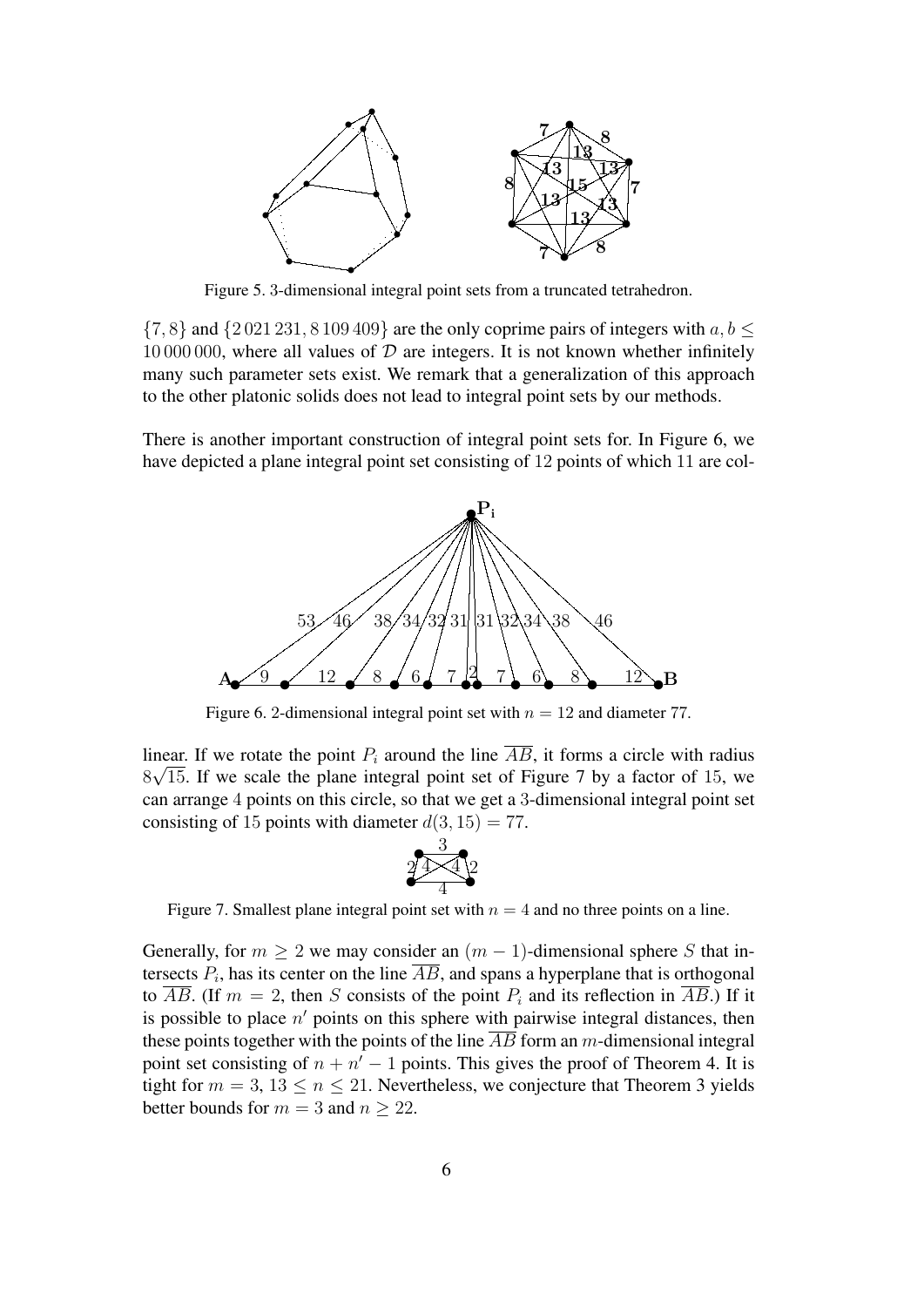### Acknowledgement

The authors thank the anonymous referee for his helpful comments and suggestions on the paper. Moreover, we would like to thank Nikolai Avdeev for pointing out the missing condition  $v < 2r$  in Theorem 5 to us.

## References

- [1] R. C. Alperin. A quartic surface of integer hexahedra. *Rocky Mt. J. Math.*, 31(1):37– 43, 2001.
- [2] R. K. Guy. *Unsolved problems in number theory. 2nd ed.* Unsolved Problems in Intuitive Mathematics. 1. New York, NY: Springer- Verlag. xvi, 285 p. , 1994.
- [3] H. Harborth. Integral distances in point sets. In *Butzer, P. L. (ed.) et al., Karl der Grosse und sein Nachwirken. 1200 Jahre Kultur und Wissenschaft in Europa. Band 2: Mathematisches Wissen. Turnhout: Brepols*, pages 213–224. 1998.
- [4] H. Harborth and A. Kemnitz. Diameters of integral point sets. In *Intuitive geometry, Pap. Int. Conf., Siofok/Hung. 1985, Colloq. Math. Soc. J ´ anos Bolyai 48 ´* , volume 48, pages 255–266. North-Holland Publishing Company, 1987.
- [5] H. Harborth, A. Kemnitz, and M. Möller. An upper bound for the minimum diameter of integral point sets. *Discrete Comput. Geom.*, 9(4):427–432, 1993.
- [6] H. Harborth and M. Möller. Smallest integral combinatorial box. In G. E. Bergum et al., editors, *Applications of Fibonacci numbers*, volume 7, pages 153–159. Kluwer Academic Publishers, Dordrecht, 1996.
- [7] H. Harborth and L. Piepmeyer. Points sets with small integral distances. In P. Gritzmann and B. Sturmfels, editors, *Applied geometry and discrete mathematics, Festschr. 65th Birthday Victor Klee*, volume 4 of *DIMACS, Ser. Discret. Math. Theor. Comput. Sci.*, pages 319–324. American Mathematical Society, 1991.
- [8] H.-J. Kanold. Uber Punktmengen im k-dimensionalen euklidischen Raum. ¨ *Abh. Braunschw. Wiss. Ges.*, 32:55–65, 1981.
- [9] A. Kemnitz. Punktmengen mit ganzzahligen Abständen. Habilitationsschrift, TU Braunschweig, 1988.
- [10] V. Klee and S. Wagon. *Old and new unsolved problems in plane geometry and number theory.* The Dolciani Mathematical Expositions. 11. Washington, DC: Mathematical Association of America. xv, 333 p. , 1991.
- [11] S. Kurz. http://www.wm.uni-bayreuth.de/index.php?id=241.
- [12] S. Kurz. *Konstruktion und Eigenschaften ganzzahliger Punktmengen*. PhD thesis, Bayreuth. Math. Schr. 76. Universität Bayreuth, 2006.